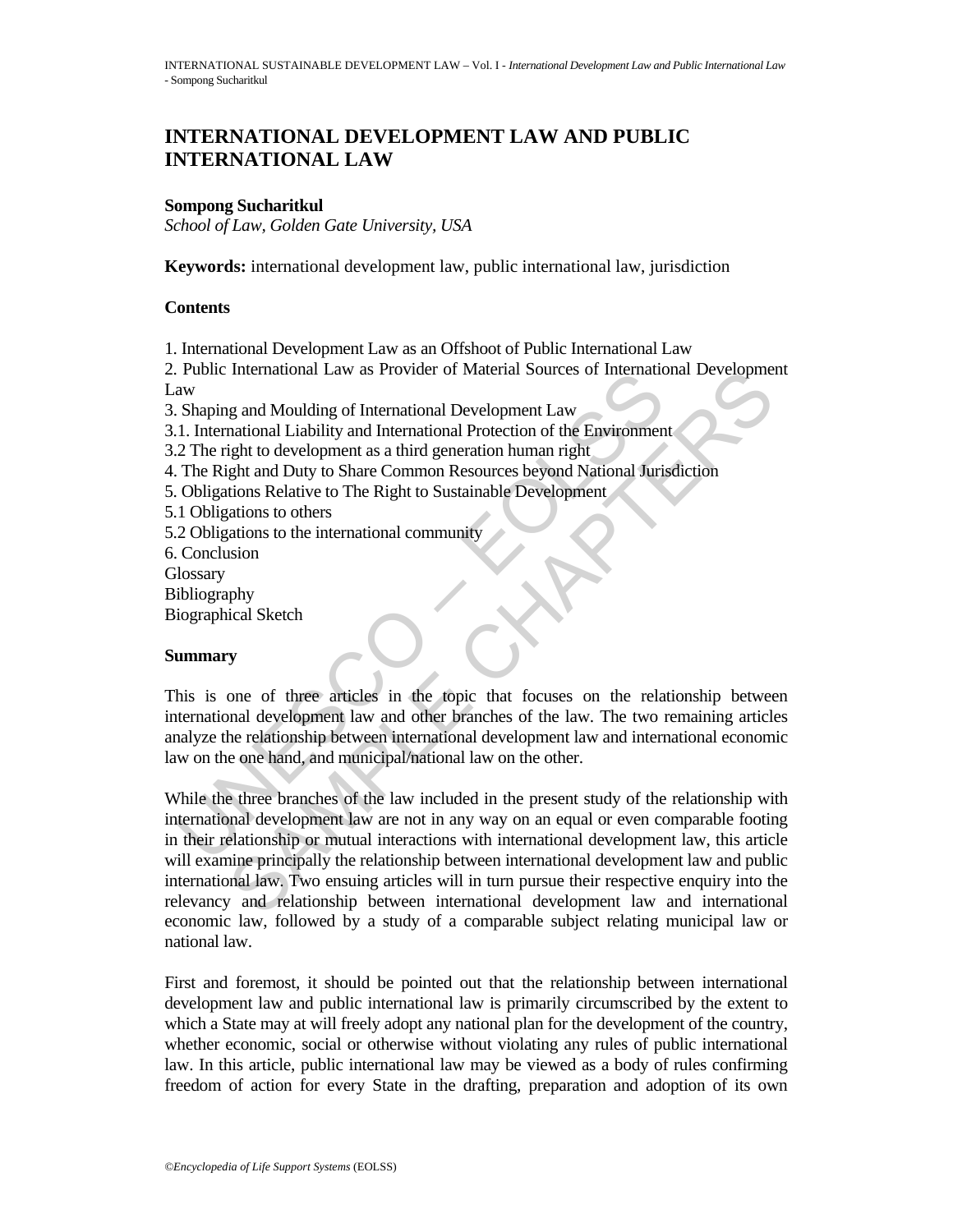national development plan and enabling it to proceed freely and unimpeded with the selection of its own methodology and its own time-frame for the implementation of the national plan without adversely affecting or harming the essential or vital interests of other States.

overnments but must take into account the emerging new international and entities such as the galaxy of international and regional organizations it disting recognized not only for these international governmental bodis did ents but must take into account the emerging new international legal personalities such as the galaxy of international and regional organizations and the tights and coronized not only for these international governmental b In the present context, the term International Development Law bears an intimate connection with a major branch of the law which is known as the law of nations or public international law. This major branch of the law has given rise to a growing number of newly emerged sub-branches of international legal studies. The law of nations itself has expanded and extended its coverage to embrace new areas of progressive legal developments from Bentham's international law to Jessup's transnational law. Public international law is no longer confined to the regulation of relations between States and governments but must take into account the emerging new international legal personalities and entities such as the galaxy of international and regional organizations and the rights and duties recognized not only for these international governmental bodies, but also for individuals and multinational corporations as well as non-governmental instruments, agencies and organizations. Among the many novel fields of operation of international law must be mentioned international humanitarian law, international human rights, international environmental law, international investment law and international development law.

An account is taken of the close connection of international development law with international economic law, international trade law and international financial institutions, the first of which will be examined in the next article, and the inextricably mixed contents and mingled evolution of rules of international law generated by the practice of States through their national legislation and case-law which will be in the third and last article of this topic. There appear to be numerous other sub-areas and sub-branches of public international law which must be treated under the present heading.

It is proposed that this article will cover first the inherent relationship between international development law and public international law in general, and thereafter to identify in some detail the relationship between international development law and a selection of recently developed divisions or sub-branches of international law.

### **1. International Development Law as an Offshoot of Public International Law**

Public international law provides the reasons and justifications for the birth of international investment law as it does for international development law, which is a twin brother or the other side of the same coin, albeit with reverse emphasis. Public international law is not purely limitative or restrictive in deliminating the scope or setting an appropriate limit to the power of a State to do whatever it pleases within the territorial confines of its exclusive domain. It is also constitutive and collaborative in the affirmative sense in which public international law may be said to have furnished the legal basis and foundation for most principal sources of international development law, formal, material as well as evidentiary.

Indeed, no rule of international development law could have come into being without the pre-existing system of international legal order based on rules of public international law. Neither a nation State nor the international community could have prescribed rules regulating national development without the fundamental principle that a State is sovereign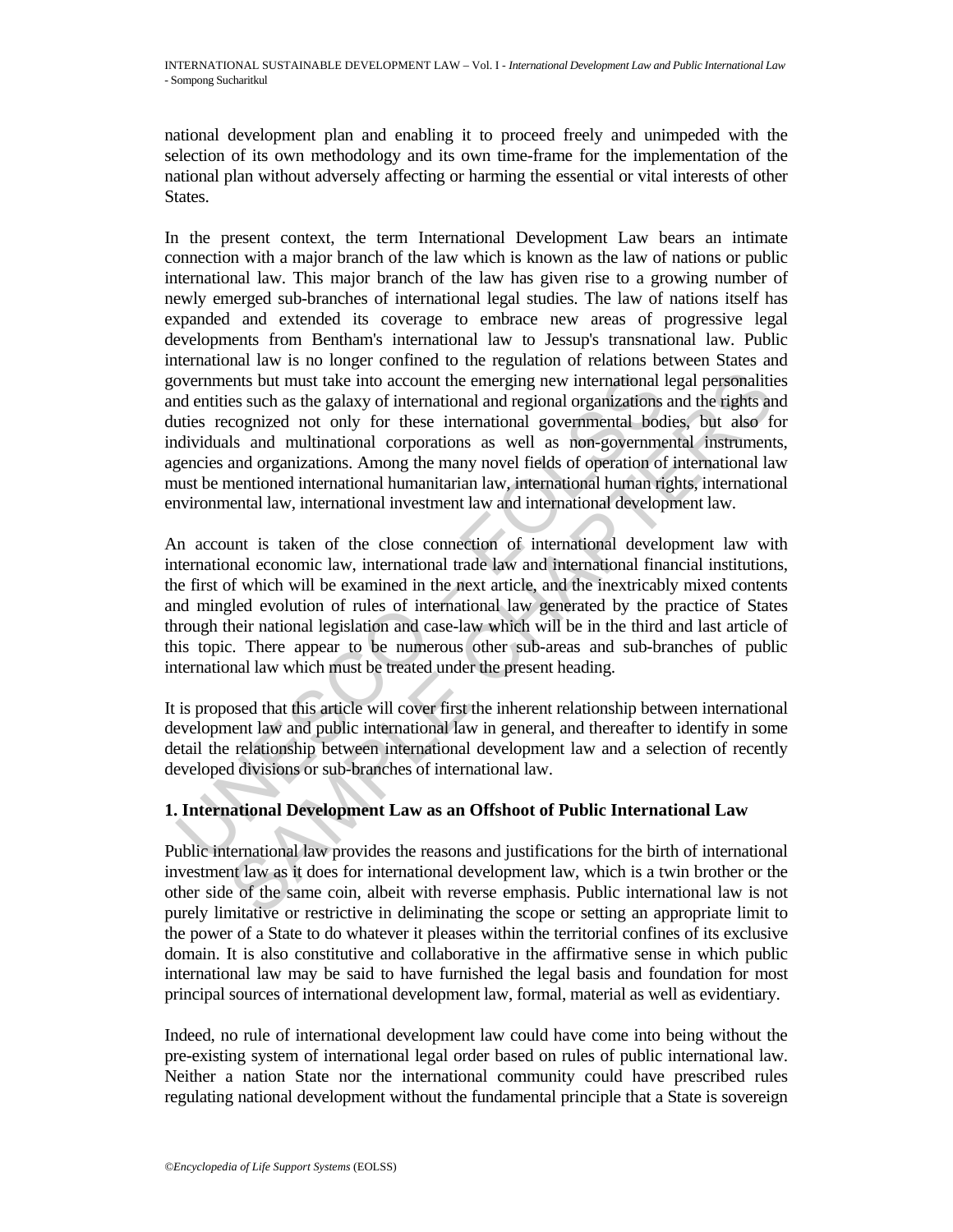and its authority is absolute and unlimited within its national boundaries, except as limited by itself or by rules of public international law.

In this manner, the system of international development law owes its existence and establishment to an earlier and more basic branch of the law, namely, public international law. In other words, international development law could be regarded as an offshoot if not an offspring of public international law. It derives its authority from the law of nations and shares many sources and common principles with public international law.

### **2. Public International Law as Provider of Material Sources of International Development Law**

Public international law is not only a fountain of international development law. It further furnishes material sources for its growth and productivity. Lawlessness resulting from the exercise of unlimited power by States even within their own national frontiers must at all costs be avoided. Hence, relevant rules of international law may be invoked and relied upon by States in their individual and collective efforts to achieve the desired objectives of their carefully planned national economic development.

ublic international law is not only a fountain of international developm<br>unishes material sources for its growth and productivity. Lawlessness restrise of unlimited power by States even within their own national frem<br>systs ternational law is not only a fountain of international development law. It furth<br>material sources for its growth and productivity. Lawkesness resulting from the<br>of unlimited power by States even within their own national The very law that governs orderly national development from the perspective of world order is mainly identified, in greater parts, with the rules of public international law, chiefly as recognized, interpreted and applied by States as well as international organizations, their principal and subsidiary organs and specialized agencies and regional commissions, including to a minor but increasing extent also by innumerable non-governmental organizations (NGOs) of national, regional, sub-regional, inter-regional and global or universal character.

Thanks to the variety of traditional and new subjects of public international law, international development law continues to receive an inexhaustible supply of material sources for continuing progressive evolution through the practice of States and international organizations, governmental and non-governmental.

## **3. Shaping and Moulding of International Development Law**

Having provided a solid foundation and material sources for rules of international development law, public international law further nurtures the soil on which international development law has taken firm root and started to grow and to bear fruits. The necessity for the imposition and maintenance of law and order in the international community dictates the requirement that a State could only design, devise, structure and implement its national plan in accordance with, and without violating, the prevailing relevant rules of public international law.

Several branches or sub-branches of public international law have exerted an influence or materially contributed to the shaping and moulding, if not indeed the actual formulation, of rules of international development law, not to mention international economic law and comparative techniques employed in the survey of national legislation on development law. A wide variety of areas of public international law where national sovereignty is curtailed in the field of development by general rules of public international law may now be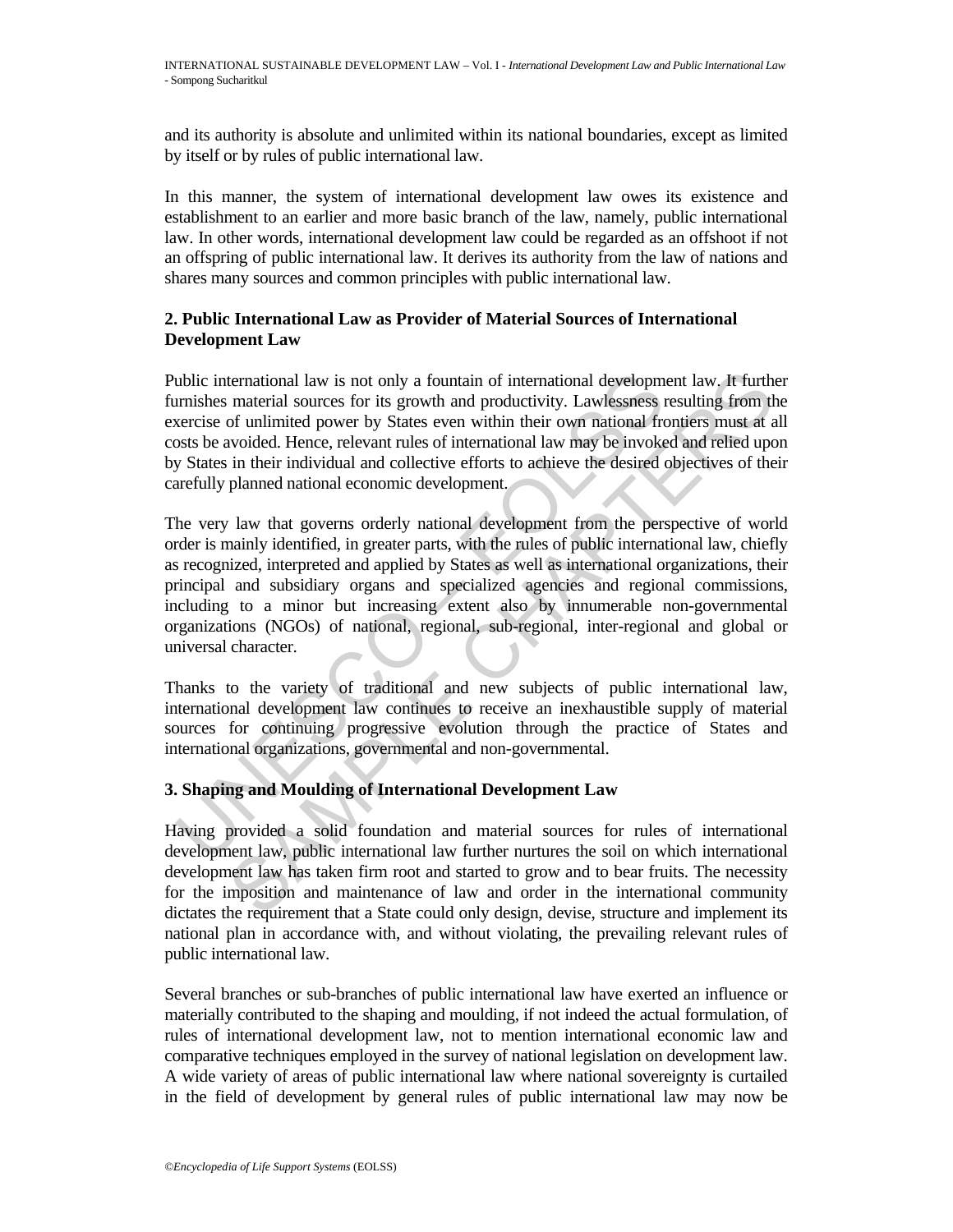examined.

#### **3.1. International Liability and International Protection of the Environment**

The first instance of a tight relationship or control of development law by rules of public international law is traceable to the application of a basic general principle of law now adopted as general international law, better expressed in the Latin maxim : *"Sic tuo utere ut alienum non laedas".* In other words, you may use your property only to the extent that you do not harm others. This international obligation incumbent upon every State is owed to immediate adjacent neighboring States and their peoples as well as to far distant areas where harm could be introduced by activities from within the territorial limits of a State or otherwise under its jurisdiction or control.

Thus, Principle 21 of the Declaration of the United Nations Conference on the Human Environment (Stockholm, 1972, UN Doc. A/CONF. 48/18,, 11 ILM 1416, 1972) encapsulates one of the first basic principles of international development law as follows :

 *"States have, in accordance with the Charter of the United Nations and the principles of international law, the sovereign right to exploit their own resources pursuant to their own environmental policies, and the responsibility to ensure that activities within their jurisdiction or control do not cause damage to the environment of other States or of areas beyond the limits of national jurisdiction."*

#### Duty to avoid harm

hus, Principle 21 of the Declaration of the United Nations Conferent<br>nvironment (Stockholm, 1972, UN Doc. A/CONF. 48/18, 11 II<br>capsulates one of the first basic principles of international development<br>"States have, in acco inciple 21 of the Declaration of the United Nations Conference on the Humenent (Stockholm, 1972, UN Doc. A/CONF. 48/18, 11 ILM 1416, 1973<br>ates one of the first basic principles of international development law as follows : This duty on the part of every State to avoid harm is owed first to every other State and ultimately to the international community in respect of harm to areas beyond national jurisdiction. Accordingly, the international community as such, in addition to each and every State adversely affected by activities generated by or from a State, is credited with the right to reparation by having undone the injurious consequences of otherwise seemingly lawful activities from within the border, jurisdiction or control of that territorial State.

### Duty to mitigate damage

As a necessary corrolary to the duty to avoid harm, other secondary obligations follow. The duty to mitigate, abate or reduce the gravities and quaintum of injurious or harmful consequences is contingent upon failure to fulfil the duty to avoid harm.

### Polluter pays principle

It follows further that even if the resulting harm has been to some extent successfully abated or mitigated, the residual harmful results, by way of pollution, contamination or otherwise producing injurious effect on the territory of another State, still entail an obligation to make necessary reparations, to undo the consequences of the actual harm sustained. Hence, the polluter, i.e., the State from which pollution occurs or the entities causing harm by way of pollution, must be held liable to make amends, that is to say to pay compensation or make reparation to the extent that the victim or victims could be restored to their positions prior to the infliction and suffering of harm.

#### Precautionary principles

Precautionary principles are designed to impose strict or almost absolute liability on the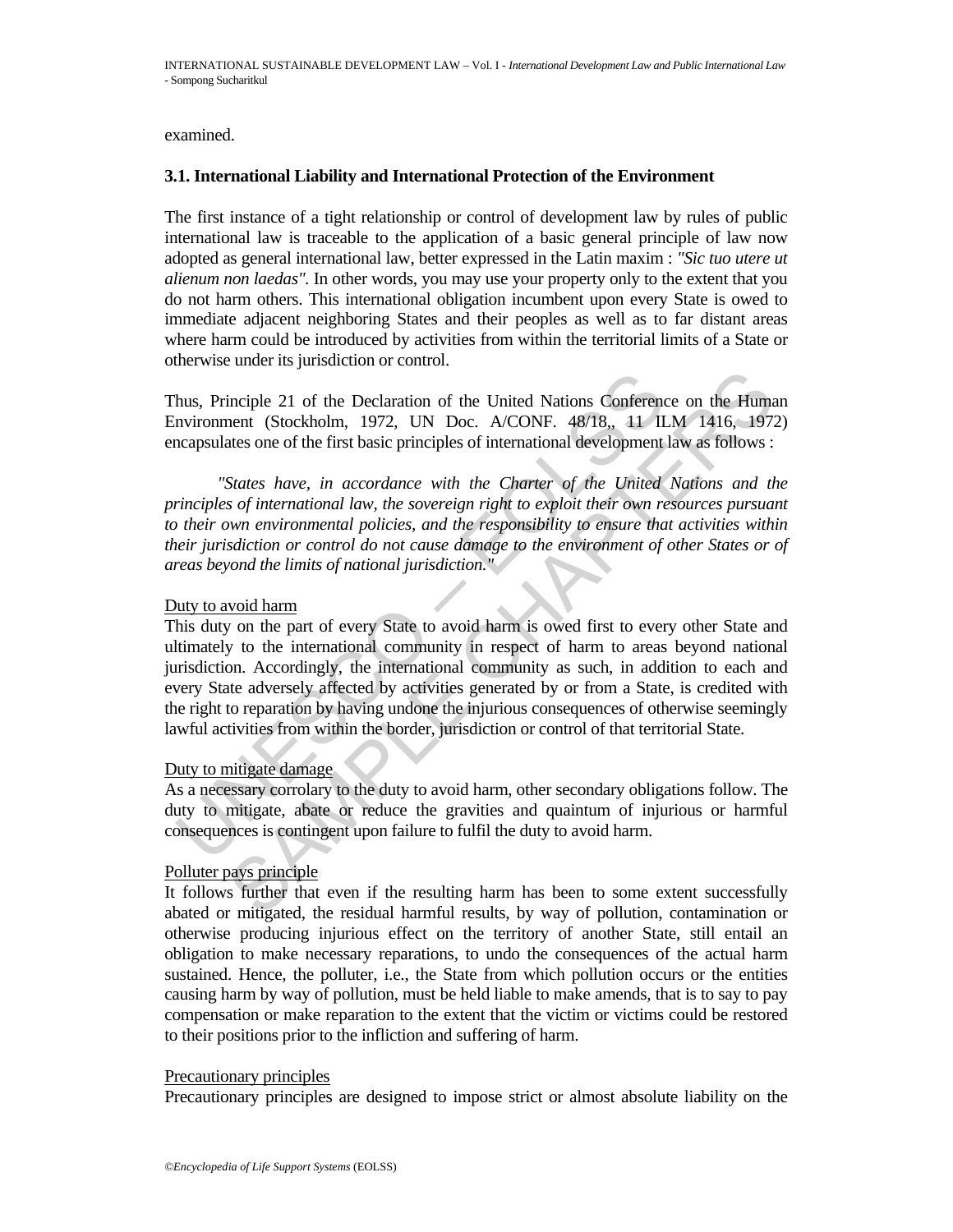entities or the State that caused harmful effect on another State or its inhabitants. Apart from direct causation which has to be proven, no other evidence is needed to establish strict liability without proof of fault or negligence. The precautionary principles have found expression, formulation and restatement in various Conventions, such as on transportation of ultra-hazardous substance or nuclear materials on land, by sea, or in the air or outerspace.

#### Duty to warn and duty to cooperate

From the precautionary principles are derived various ancillary obligations on the part of a State, such as, the duty

- To cooperate with other States and competent international organizations;
- To provide or exchange information and relevant data for the use of shared resources, such as international rivers;
- To give due warning of the clear and present danger, such as the existence of mines within the territorial waters or areas under control of a State or coastal State (Corfu Channel Case, ICJ 1949, Report p.4);
- To perform impact assessment on the environment for any new and on-going economic development project.

### Duty to accept bona fide international assistance in the event of a natural disaster

such as international rivers;<br>
To give due warning of the clear and present danger, such as the e<br>
within the territorial waters or areas under control of a State or co:<br>
Channel Case, ICI 1949, Report p.4);<br>
<u>To perform i</u> as international rivers;<br>
in as international rivers;<br>
in the territorial waters or areas under control of a State or coastal State (Cort<br>
in the territorial waters or areas under control of a State or coastal State (Cort<br> In its national development plan, a State is under a duty not to exclude the possibility of a friendly gesture from a neighboring State or an international organization extending an offer of outside humanitarian assistance without any favor in return and with no string attached. Such an offer which is tendered bona fide cannot be rejected without a reasonable cause. This obligation to accept international help and assistance is consistent with good order in pursuit of national development plan and policies.



#### **Bibliography**

- - -

ALSTON. *The Legal Formulation of the Right to Development*, Hague Colloque 59.

AMERASINGHE (1976). *State Responsibility for Injuries to Aliens*.

BARTON and FISHER (1986). *International Trade and Investment, Regulating International Business*, Little, Brown & Co.

BEDJAOUI (1979). *Pour un nouvel ordre économique international* UNESCO.

BROWNLIE (1983). *Principles : System of the Law of Nations : State Responsibility.*

COMMISSION ON HUMAN RIGHTS (UN) (1980). *Report of the Working Group of Government Experts on the Rights to Development*, E/SCN.4/1984/13, GA. Res. 35/174.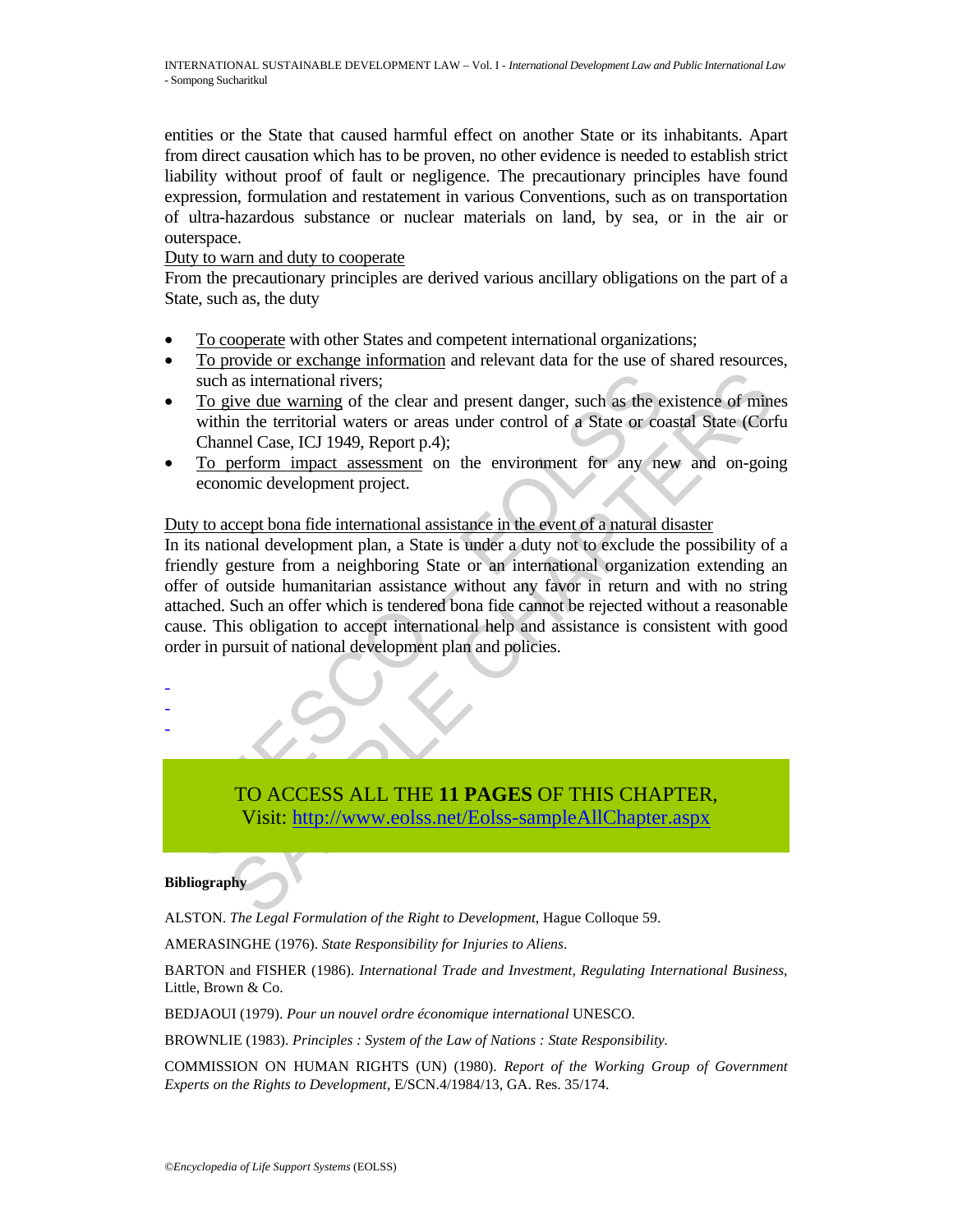FELICIANO (1966). *Legal Problems of Private International Enterprise* 118 Hague Receuil 209.

GARCIA-AMADOR (1955). *State Responsibility in the Light of New Trends in International Law,* 49 A.J.I.L. 339

HAGUANI (1979). *Le Droit au Développement : Fondement et Sources* Hague Colloque 22.

HENKIN (1978). *The Rights of Man Today*.

LILLICH (1963). *International Law of State Responsibility for Injuries to Aliens.*

M'BAYE (1979). *Le Droit au développement.* Hague Colloque 72.

MEIDINGER (1980-81). *The Public Uses of Eminent Domain : History and Policy,* 11, Environmental Law 1.

OKEKE (1990). *A Note on the Right of Secession as a Human Right*, III GGU Annual Survey.

RICH (1983). *The Right in Development as an Emerging Human Right.* 23Va.J.I.L. 287.

SOHN & BAXTER (1961). *Responsibility of States for Injury to the Economic Interest of Aliens* 55 A.J.I.L. 55.

SORNARAJAH (1986). *The Pursuit of Nationalized Property.* Nijhof.

SCHACHTER (1976). *The Evolving International Law of Development,* 15 Col.J. Transnational Law.

SEIDL-HOHENVELDERN (1979). *International Economic "Soft" Law,* 163 Hague Receuil 169.

THEMAAT (1981) .*The Changing Structure of International Economic Law,* The Hague.

VASAK (1977). *A 30-Year Struggle.* Nov. issue UNESCO Courier 32.

VERZEIJL. *International Law in Historical Perspective.*

VIRALLY (1974). *La Charte des Droits et Devoirs Economiques des Etats* 20 Annuaire français de droit international 57.

#### **Biographical Sketch**

**Dr. Sompong Sucharitkul** is currently Associate Dean and Distinguished Professor of International and Comparative Law at Golden Gate University School of Law, San Francisco, USA. He also directs the Golden Gate Center for Advanced International Legal Studies and the LL.M. and S.J.D. International Programs.

ICH (1983). *The Right in Development as an Emerging Human Right.* 23VaJ.J.L. 2<br>
JHN & BAXTER (1961). *Responsibility of States for Injury to the Economic I*<br>
J.J.L. 55.<br>
ORNARAJAH (1986). *The Pursuit of Nationalized Prop* He holds B.A. (Hons. Jur.), M.A., B.C.L., Doctor of Philosophy (D. Phil.) and Doctor of Civil Law (D.C.L.) from Oxford; Docteur en Droit (D.E.S.D.I.Pub.) from Paris; and Master of Laws (LL.M.) from Harvard. He also has a Diploma from the Hague Academy of International Law and is Barrister-at-Law of the Middle Temple, United Kingdom.

33). The Right in Development as an Emerging Human Right. 23Vy<sub>34</sub>J,I, 287.<br>
BAXTER (1961). Responsibility of States for Injury to the Economic Interest of Aliens 3.<br>
AJAH (1986). The Pursuit of Nationalized Property. Nijh For 15 years, Dr. Sucharitkul served as Ambassador of Thailand to BENELUX, Japan and four other European countries as well as the European Economic Community and UNESCO. For nearly three decades, he has frequently been Representative of Thailand to the United Nations General Assembly, and served as Chairman of the Delegation to the Third U.N. Conference on the Law of the Sea. He served 10 years as a Member of the International Law Commission, 9 years as Special Rapporteur of the Commission and sometimes as its First Vice-Chairman and Chairman of the Drafting Committee.

Ambassador Sucharitkul has been a Member of the Permanent Court of Arbitration (Thai National Group) and is currently a Member of the Commercial Arbitration Centre at Cairo, of the Regional Arbitration Centre at Kuala Lumpur, and Member of the Panels of Arbitrators and of Conciliators of ICSID (International Centre for the Settlement of Investment Disputes), World Bank, Washington D.C. He is a Member of World Intellectual Property Organization (WIPO) Mediation and Arbitration Center, Geneva, and a Commissioner of the United Nations Compensation Commission (UNCC), Geneva. He is also serving as Commissioner of the United Nations Compensation Commission (UNCC), Geneva. He is an elected Member of the Institute of International Law (Geneva) and a Corresponding Collaborator of